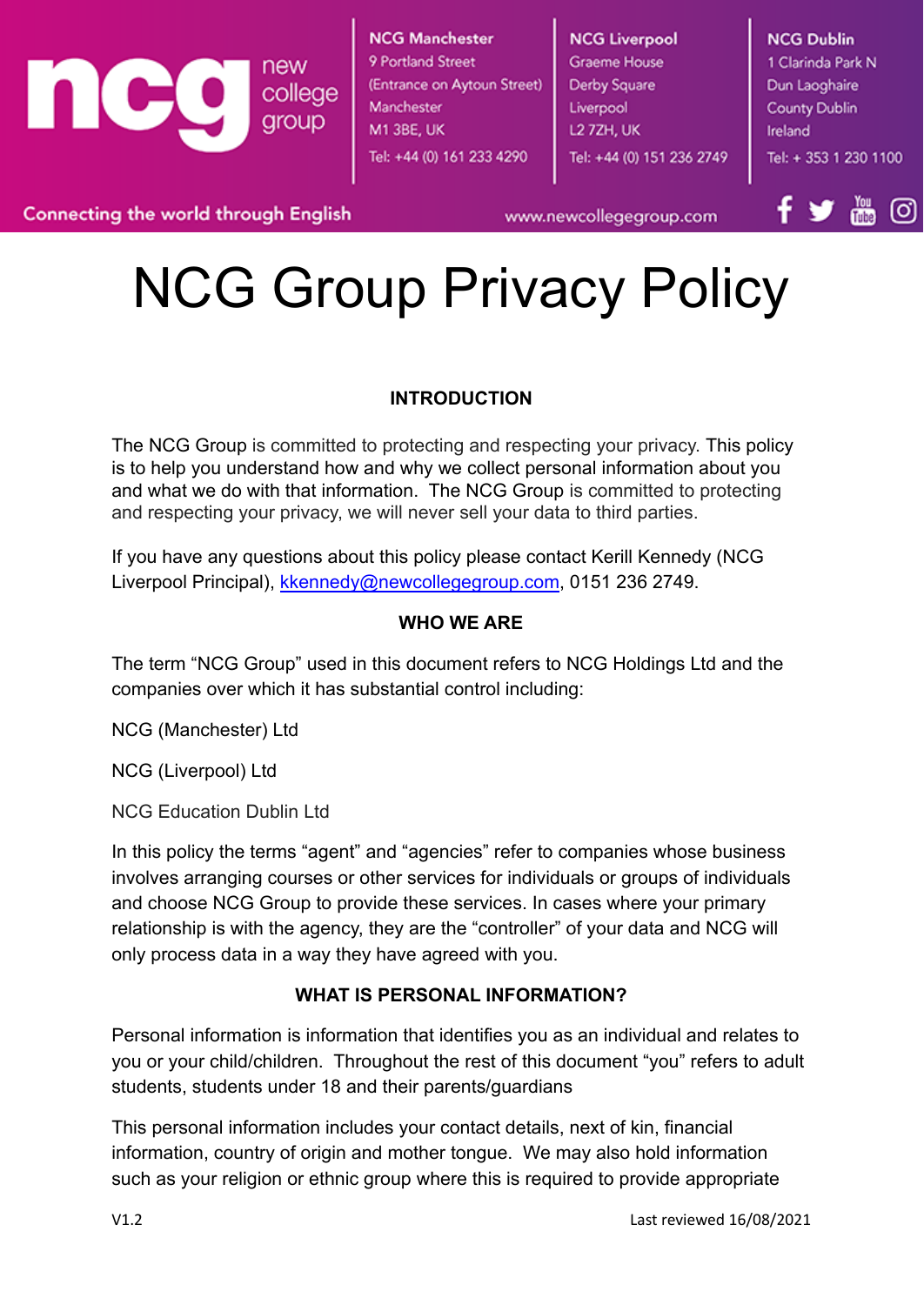

www.newcollegegroup.com

services (for example in providing a Halal or Kosher diet). CCTV, photos and video recordings of you are also personal information.

#### **HOW AND WHY DOES NCG GROUP COLLECT AND USE PERSONAL INFORMATION?**

We set out below examples of the different ways in which we use personal information and where this personal information comes from. NCG Group's primary reason for using your personal information is to provide educational services to you.

We obtain information about you from admissions forms, forms that you fill on your first day at the school and from agencies you have contracted directly for the purpose of study where the agent has passed your details to us in order to fulfil their agreement with you. For NCG group this is typically the provision of English or other educational courses.

We may have information about any family circumstances which might affect you or your child's welfare, happiness or safeguarding. We will also keep a log of any issues related to welfare/safeguarding and this may be discussed by the appropriate teams and referred to in meeting minutes.

We may have information about any medical or SEND issues that relate to you. This is to ensure that you have sufficient support, that we are prepared for emergencies and/or that your health and safety can be appropriately looked after.

We will keep information regarding your attendance and academic progress. This is to ensure you have sufficient support in your learning.

We may need information about any court orders or criminal petitions which relate to you. This is so that we can safeguard the welfare and wellbeing of you and other students at our schools/summer schools. We use CCTV at our schools to make sure the school sites are safe and may use CCTV at our summer schools for the same reason. CCTV is not used in private areas such as toilets.

We may take photographs or videos of you at NCG Group events to use on social media and on the School website. This is to show prospective students what we do here and to advertise NCG Group and also because students often like their photos to be shared through social media so that they can show others/remember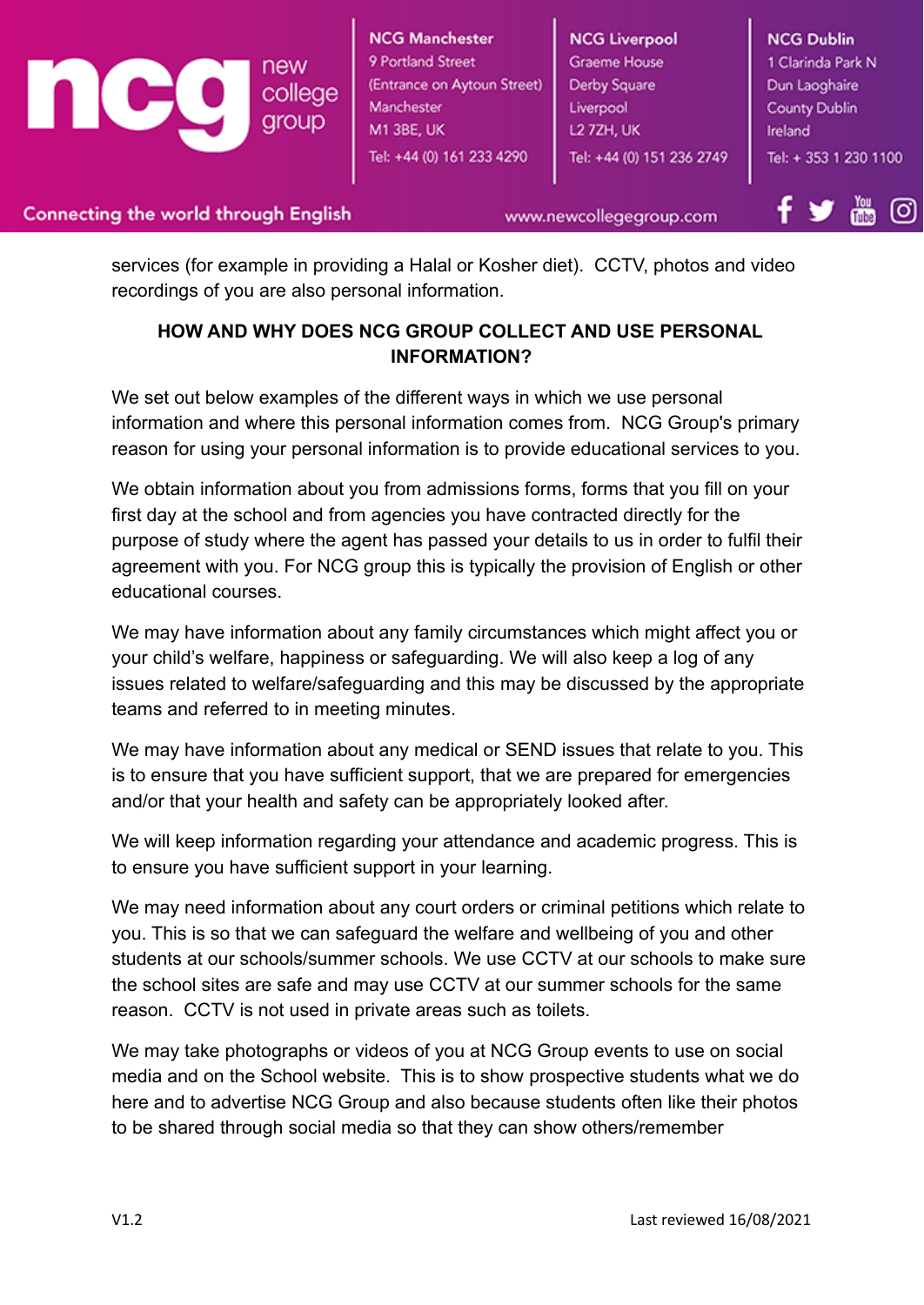**NCG Manchester NCG Liverpool NCG Dublin** 9 Portland Street **Graeme House** 1 Clarinda Park N (Entrance on Aytoun Street) Derby Square college Dun Laoghaire Manchester Liverpool **County Dublin** group M1 3BE, UK L2 7ZH, UK Ireland Tel: +44 (0) 161 233 4290 Tel: +44 (0) 151 236 2749 Tel: + 353 1 230 1100

#### **Connecting the world through English**

www.newcollegegroup.com

events/times at the school. We may continue to use these photographs and videos after you have left the School.

We may send you information to keep you up to date with what is happening at the School. For example, by sending you information about events and activities taking place and may contact you with offers for courses similar to one you have taken in the past.

We may use information about you if we need this for historical research purposes or for statistical purposes.

#### **FINANCIAL INFORMATION**

We will process financial information about you in relation to the payment of fees. In some cases we get information about you from third parties such as agencies you have contracted.

#### **SHARING PERSONAL INFORMATION WITH THIRD PARTIES**

In accordance with our legal obligations, we may share information with local authorities or UK Visas and Immigration (UKVI). In Ireland we would share information with Irish Naturalisation and Immigration Services (INIS) instead of UKVI. We may also share information with our accrediting bodies including Accreditation UK and ACELS. Where we have safeguarding concerns we may contact the relevant Local Authority Designated Officer (LADO).

We may share information with third parties such as student residences, homestay hosts, transfer companies and excursion companies in order to fulfil our contract with you or the contract you have agreed with your agent. In these cases we will only share what information is necessary to deliver the service.

For students sponsored by their government, we may need to share information with the relevant government department or embassy. This information may include details of your attendance and how much progress you are making in your learning.

On occasion, we may need to share information with the police or, in Ireland, An Garda Siochana.

We may also need to share information with our legal advisers for the purpose of obtaining legal advice.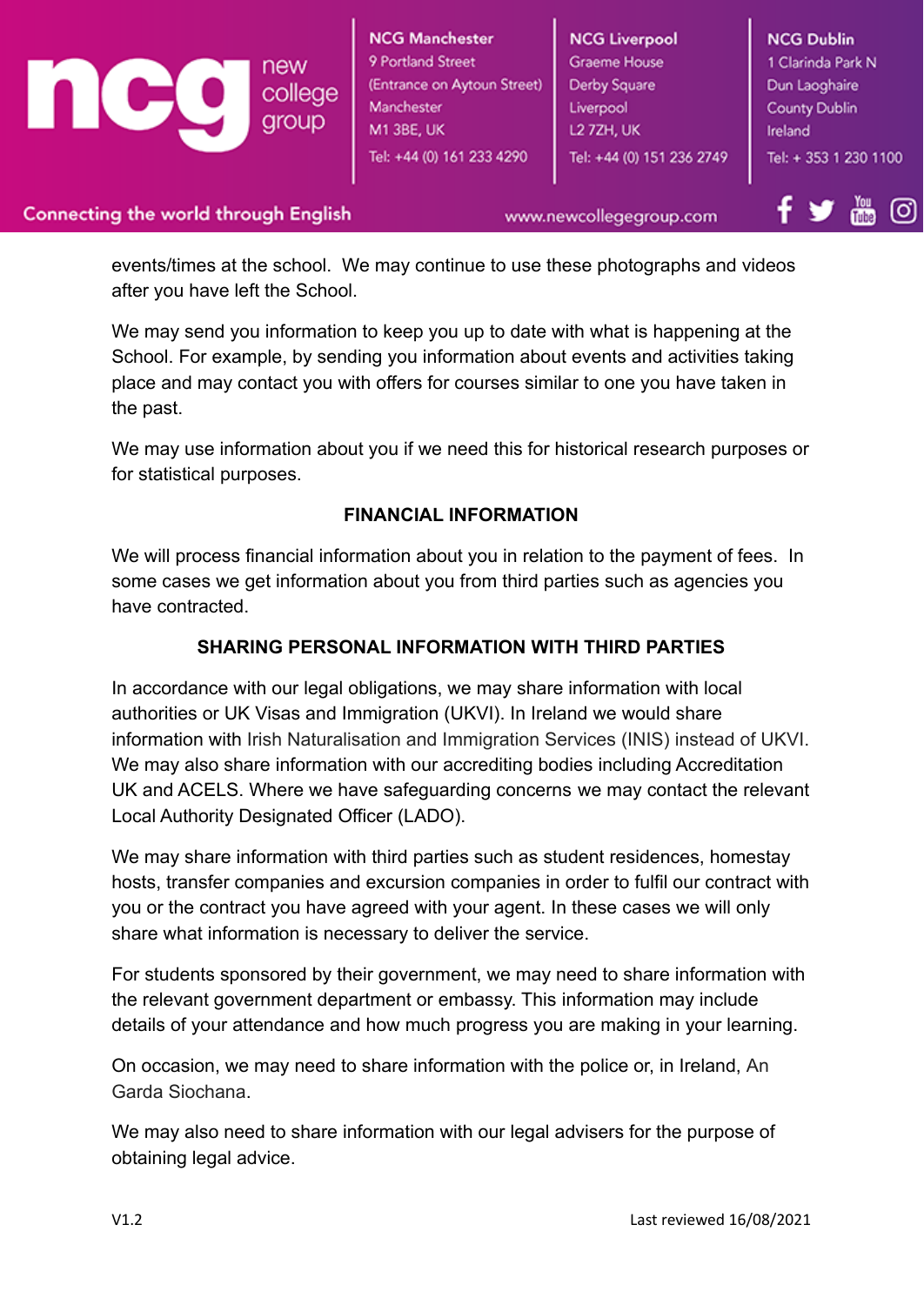# group

**NCG Manchester** 9 Portland Street (Entrance on Aytoun Street) college Manchester M1 3BE, UK Tel: +44 (0) 161 233 4290

**NCG Liverpool** Graeme House Derby Square Liverpool **L2 7ZH, UK** Tel: +44 (0) 151 236 2749 **NCG Dublin** 1 Clarinda Park N Dun Laoghaire **County Dublin** Ireland Tel: + 353 1 230 1100

#### **Connecting the world through English**

www.newcollegegroup.com

Occasionally we may use consultants, experts and other advisors to assist NCG Group in fulfilling its obligations. We might need to share your information with them if this is relevant to their work.

We may share some information with our insurance company, for example, where there is a serious incident at the School.

If you have unpaid fees while you are studying at an NCG schools/summer school, we may share information about this with other schools or educational establishments to which you intend to go.

If you leave us to attend another school, we may need to provide that school with information regarding your attendance.

If your child leaves us to attend another school we may need to provide that school with information about you. For example, details of family circumstances for safeguarding reasons.

We may share information about you with others in your family, such as another parent or step-parent. For example, where this is part of our obligation to take care of your child, as part of our wider legal and regulatory obligations, or in connection with school fees.

We may need to share information if there is an emergency, for example, if you have an accident whilst on School premises.

#### **OUR LEGAL GROUNDS FOR USING YOUR INFORMATION**

This section contains information about the legal basis that we are relying on when handling your information.

#### **Legitimate interests**

This means that the processing is necessary for legitimate interests except where the processing is unfair to you. The NCG Group relies on legitimate interests for most of the ways in which it uses your information.

Specifically, the NCG Group has a legitimate interest in:

Providing educational services to you; Safeguarding, promoting your health and safety and promoting your welfare;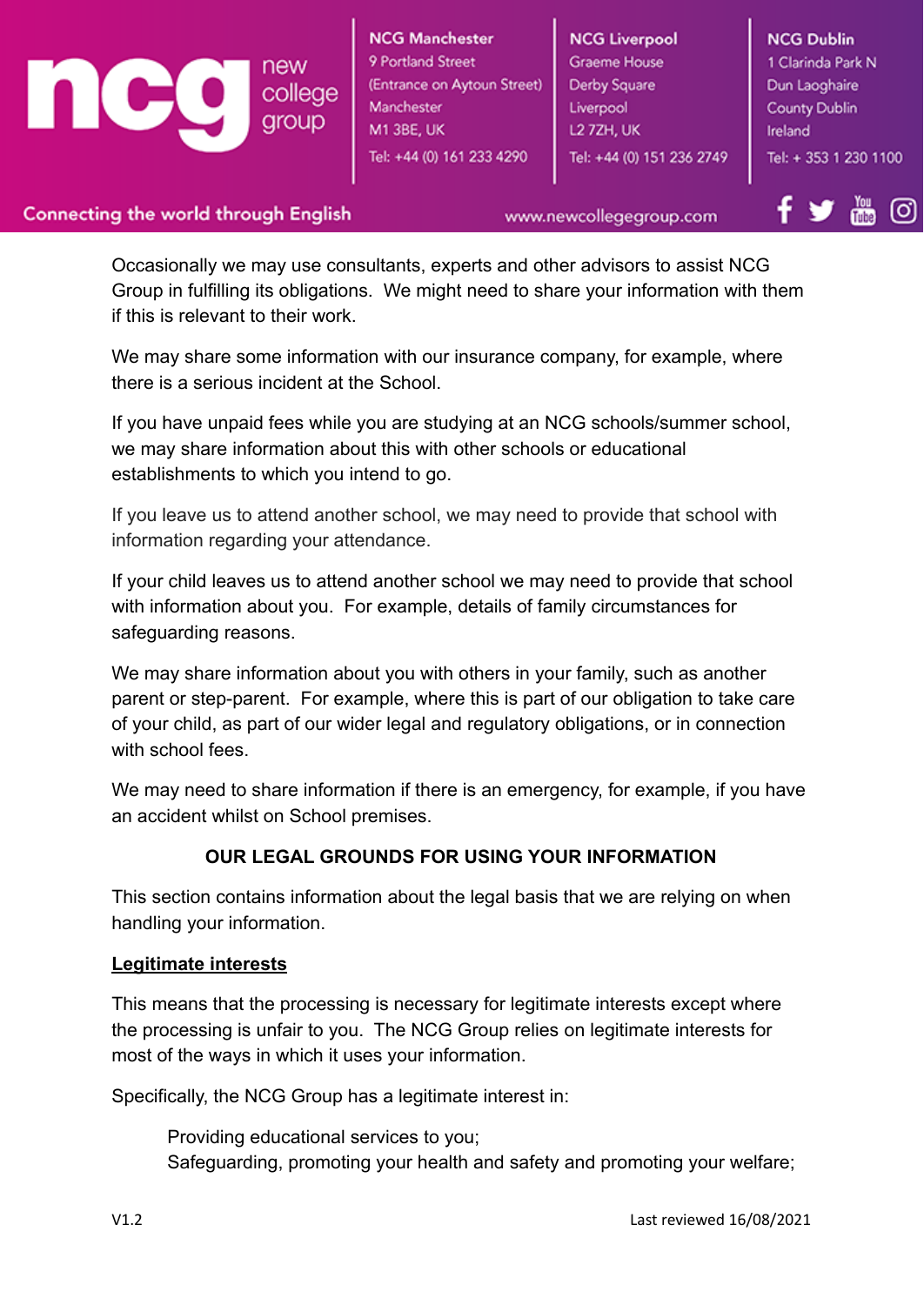college Manchester group M1 3BE, UK

**NCG Manchester** 9 Portland Street (Entrance on Aytoun Street) Tel: +44 (0) 161 233 4290

**NCG Liverpool Graeme House** Derby Square Liverpool L2 7ZH, UK Tel: +44 (0) 151 236 2749 **NCG Dublin** 1 Clarinda Park N Dun Laoghaire **County Dublin** Ireland Tel: + 353 1 230 1100

#### Connecting the world through English

www.newcollegegroup.com

Promoting the objectives and interests of the NCG Group. This includes making sure that we are able to enforce our rights against you, for example, so that we can contact you if unpaid fees are due;

Facilitating the efficient operation of the NCG Group;

Ensuring that all relevant legal obligations of the NCG Group are complied with.

In addition your personal information may be processed for the legitimate interests of others. For example, another school will have a legitimate interest in knowing if you have not paid fees that are due to us.

If you object to us using your information where we are relying on our legitimate interests as explained above please contact Kerill Kennedy.

#### **Necessary for a contract**

We will need to use your information in order to perform our obligations under our contract with you or contract you have entered with an agent for whom we are providing the required services. For example, we need the name and contact details of your next of kin in case of emergency and require the contact details of the legal guardian for under 18 students so that we can update parents on their child's progress and contact them if there is a concern.

#### **Legal obligation**

Where the NCG Group needs to use your information in order to comply with a legal obligation, for example to report a concern to Children's Services, we may also have to disclose your information to third parties such as the courts, the local authority or the police where legally obliged to do so.

#### **Vital interests**

For example, to prevent someone from being seriously harmed or killed.

#### **Public interest**

The NCG Group considers that it is acting in the public interest when providing education services.

The NCG Group must also comply with an additional condition where it processes special categories of personal information. These special categories are as follows: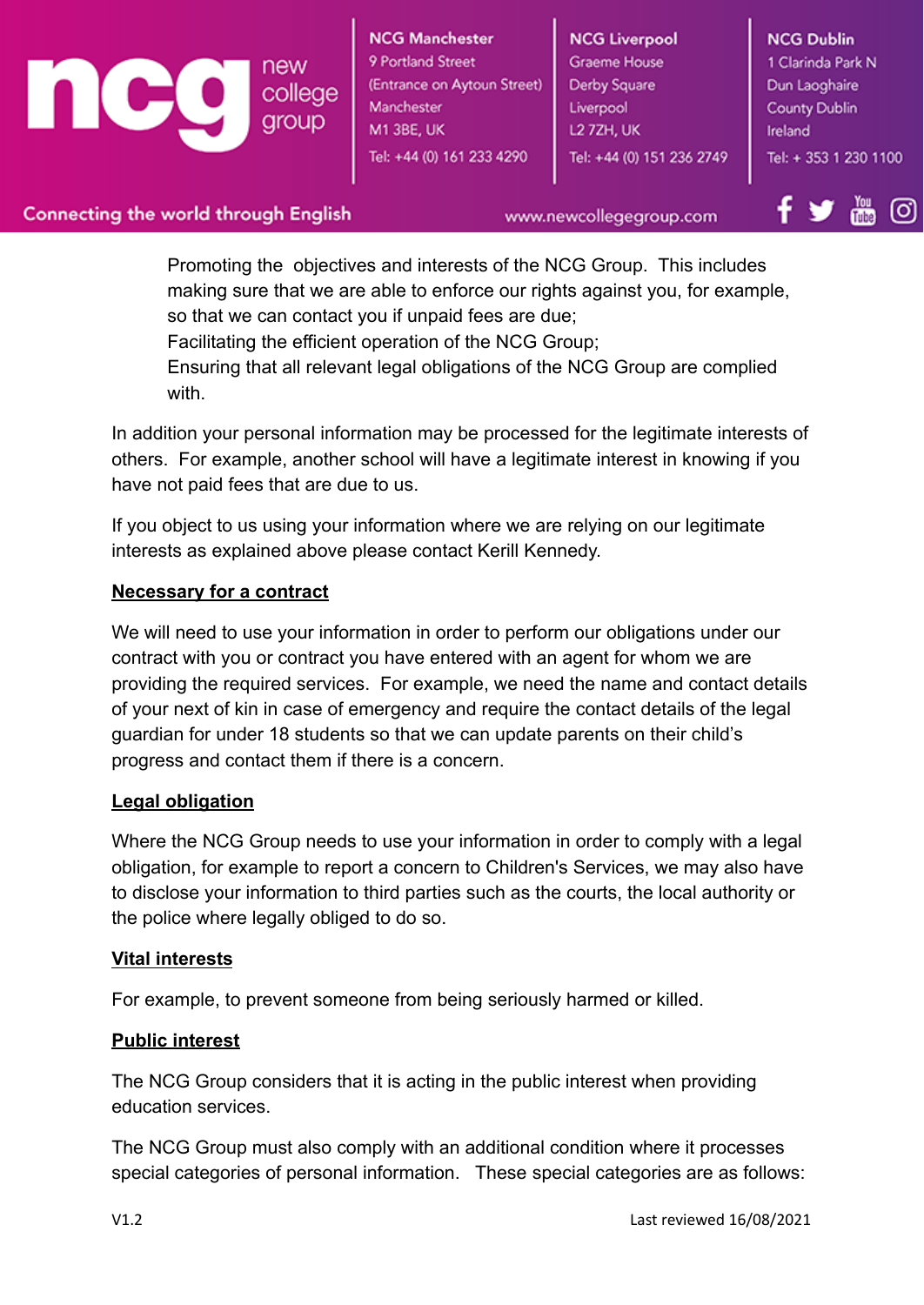

**NCG Manchester** 9 Portland Street (Entrance on Aytoun Street) Manchester M1 3BE, UK Tel: +44 (0) 161 233 4290

**NCG Liverpool** Graeme House Derby Square Liverpool L2 7ZH, UK Tel: +44 (0) 151 236 2749 **NCG Dublin** 1 Clarinda Park N Dun Laoghaire **County Dublin** Ireland Tel: + 353 1 230 1100

#### **Connecting the world through English**

www.newcollegegroup.com

personal information revealing racial or ethnic origin, political opinions, religious or philosophical beliefs, trade union membership, genetic information, biometric information, health information, and information about sex life or orientation. In most cases NCG will not process any of the information above, however religious beliefs may be processed where we are providing food appropriate for a particular religious group, health information may be processed where it allows us to promote your safety and mother tongue/country of origin are used to promote your education since it is useful for teachers to best plan their courses for the needs of their students.

#### **Substantial public interest**

The processing is necessary for reasons of substantial public interest.

#### **Vital interests:**

To protect the vital interests of any person where that person cannot give consent, for example, if they are seriously hurt and are unconscious.

#### **Legal claims:**

The processing is necessary for the establishment, exercise or defence of legal claims. This allows us to share information with our legal advisors and insurers.

#### **Medical purposes**

This includes medical treatment and the management of healthcare services.

We may ask for your consent to use your information in certain ways. If we ask for your consent to use your personal information, you can withdraw this consent at any time. Any use of your information before you withdraw your consent remains valid. Please contact Kerill Kennedy if you would like to withdraw any consent given.

### **AS DATA PROCESSOR RATHER THAN CONTROLLER**

For instances where your primary relationship is with an agent or other company which has selected/advised NCG Group to provide contracted services, NCG group serves as the data processor. This means that we will only process your data in order to provide the contracted services. Should you wish NCG Group to process your information in any way beyond this (for example you would like us to share your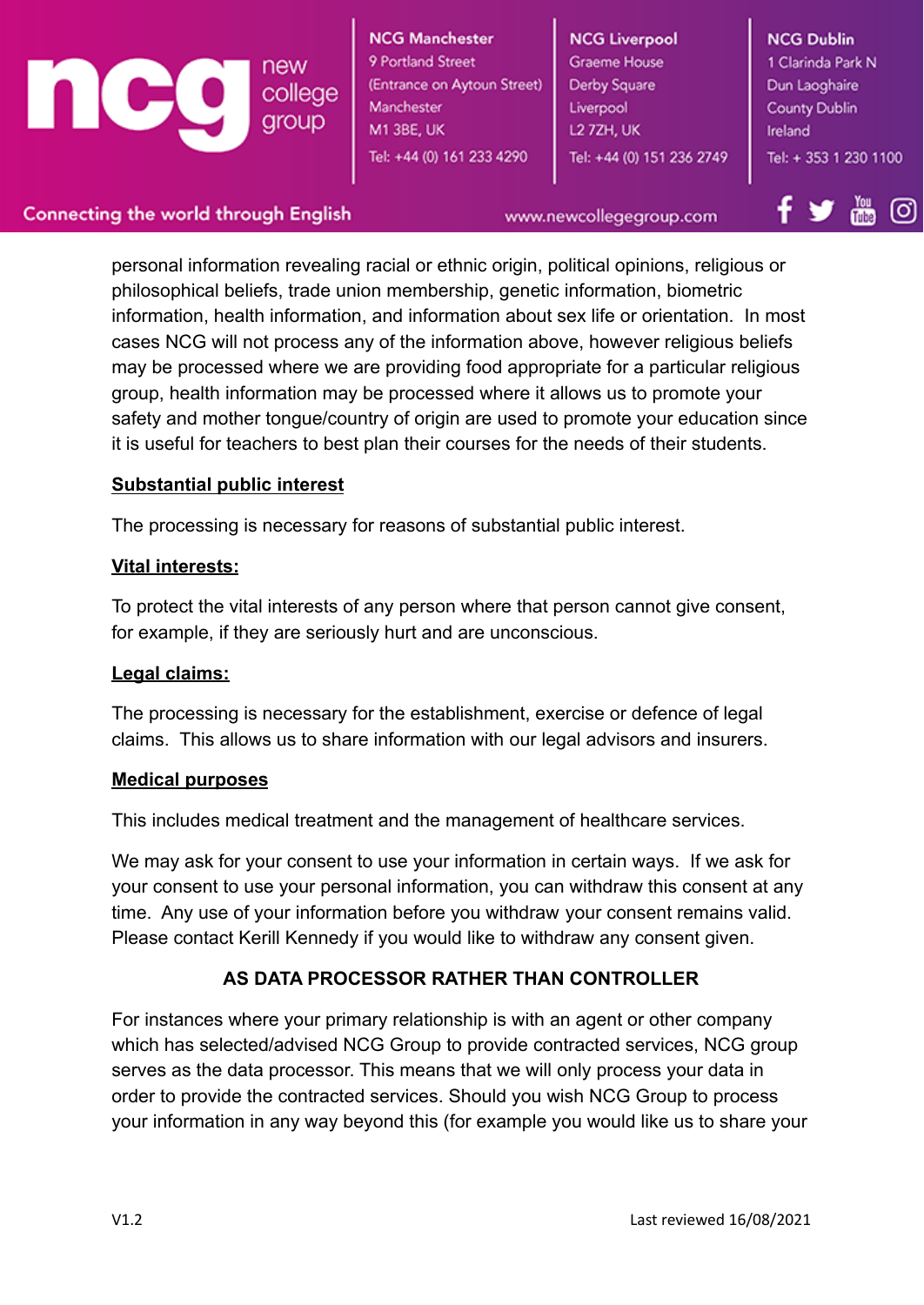

www.newcollegegroup.com

graduation photo on social media), this must have been agreed with the data controller.

#### **SENDING INFORMATION TO OTHER COUNTRIES**

We may send your information to other countries where:

we store information on computer servers based within the EEA.

or

we communicate with you when you are overseas (for example, during a holiday if you live in a different country).

The European Commission has produced a list of countries which have adequate data protection rules. The list can be found here:

http://ec.europa.eu/justice/data-protection/internationaltransfers/adequacy/index\_en. htm

If the country that we are sending your information to is not on the list or is not a country within the EEA (which means the European Union, Liechtenstein, Norway and Iceland) then it might not have the same level of protection for personal information as there is in the UK.

#### **FOR HOW LONG DO WE KEEP YOUR INFORMATION?**

We keep your information for as long as we need to in order to provide the services that you or your agency have contracted us for. Our core business is Education. We will keep some information after you have left the NCG Group, for example, so that we can find out what happened if you make a complaint. We will also keep some of your information in case you apply to return to study with NCG Group and potentially to advise you of offers for courses similar to ones you have studied in the past. In normal circumstances we will delete all of your data after 6 years.

In exceptional circumstances we may keep your information for a longer time than usual but we would only do so if we had a good reason and only if we are allowed to do so under data protection law.

We can keep information about you for a very long time or even indefinitely if we need this for historical, research or statistical purposes. For example, if we consider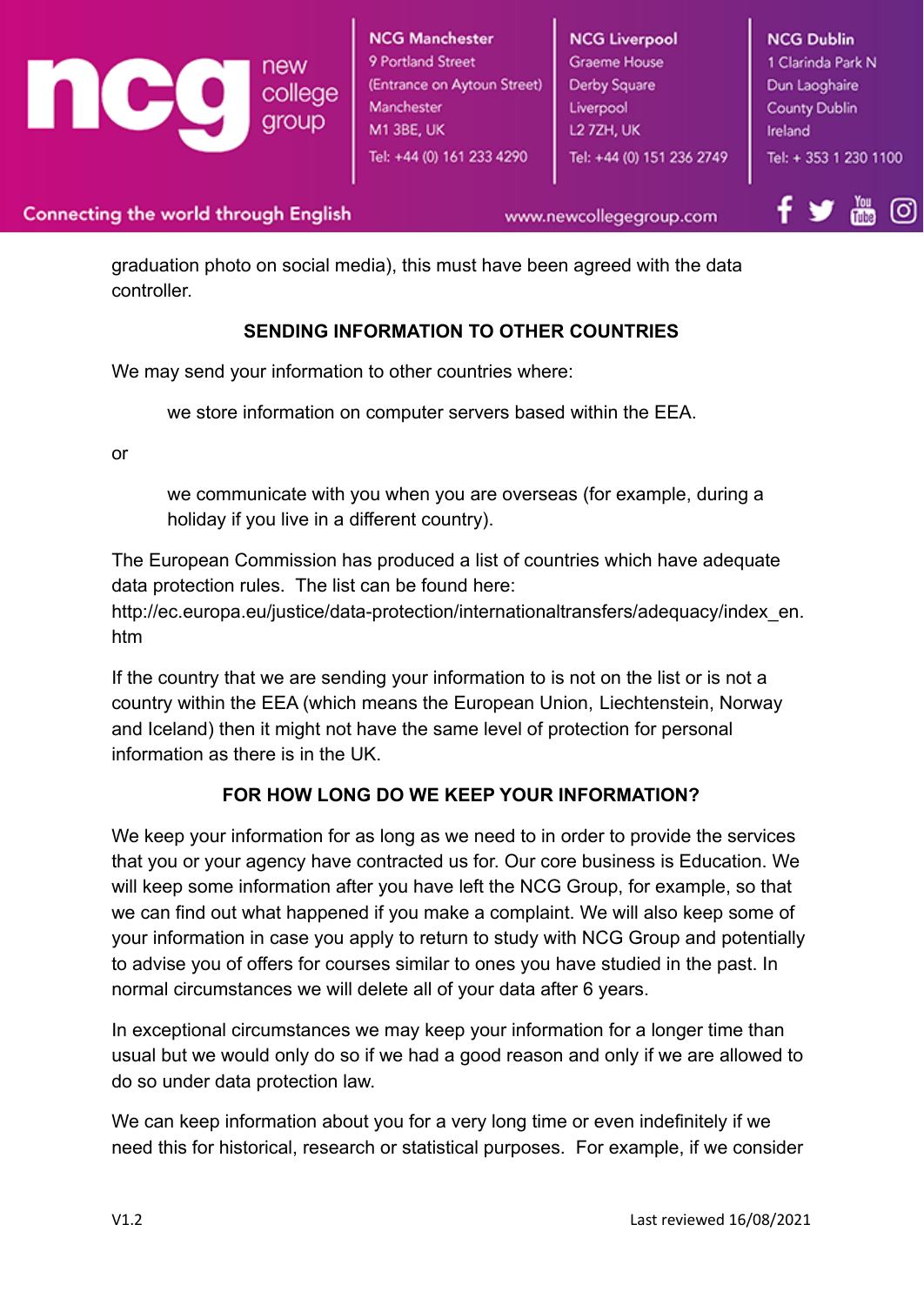

www.newcollegegroup.com

the information might be useful if someone wanted to write a book about the NCG Group.

#### **WHAT DECISIONS CAN YOU MAKE ABOUT YOUR INFORMATION?**

From May 2018 data protection legislation gives you a number of rights regarding your information. Some of these are new rights whilst others build on your existing rights. Your rights are as follows:

If information is incorrect you can ask us to correct it;

you can also ask what information we hold about you and be provided with a copy. We will also give you extra information, such as why we use this information about you, where it came from and what types of people we have sent it to;

you can ask us to delete the information that we hold about you in certain circumstances. For example, where we no longer need the information. In such cases we may keep sufficient information to ensure that you will not be re-added to our system in the future;

you can ask us to send you, or another organisation, certain types of information about you in a format that can be read by computer; our use of information about you may be restricted in some cases. For example, if you tell us that the information is inaccurate we can only use it for limited purposes while we check its accuracy;

Kerill Kennedy can give you more information about your data protection rights.

#### **WHERE WE STORE YOUR PERSONAL DATA**

All information you provide to us is stored on secure servers within the EEA and we will take reasonable steps to protect your information, including without limitation:

installing a secure firewall; using antivirus protection software; encrypting data; carrying out regular back-ups.

#### **FURTHER INFORMATION AND GUIDANCE**

The managing director is ultimately responsible for ensuring compliance with meeting all legal obligations. The key contact for matters related to data protection